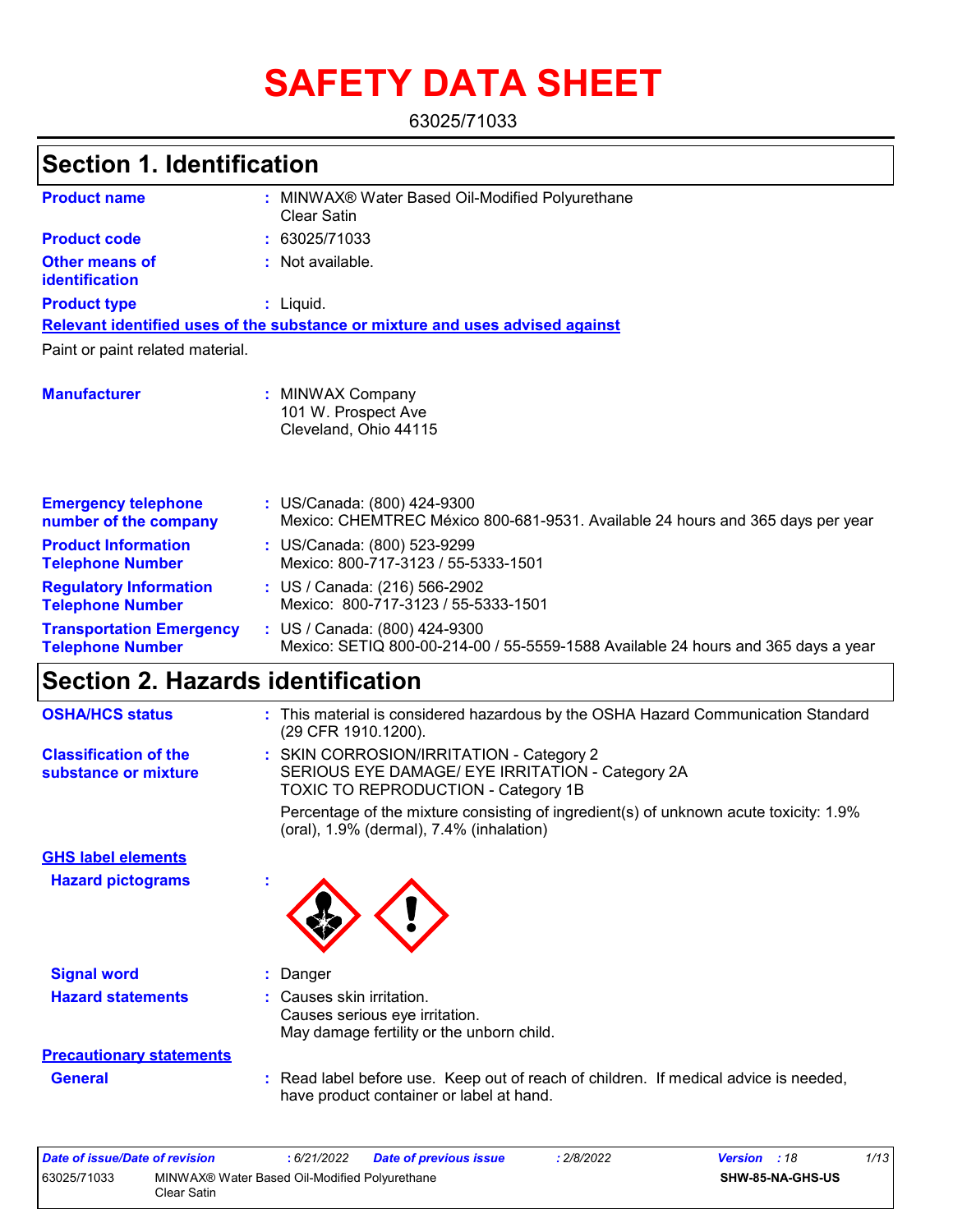## **Section 2. Hazards identification**

| <b>Prevention</b>                          | : Obtain special instructions before use. Do not handle until all safety precautions have<br>been read and understood. Wear protective gloves, protective clothing and eye or face<br>protection. Wash thoroughly after handling.                                                                                                                                                                                                 |
|--------------------------------------------|-----------------------------------------------------------------------------------------------------------------------------------------------------------------------------------------------------------------------------------------------------------------------------------------------------------------------------------------------------------------------------------------------------------------------------------|
| <b>Response</b>                            | : IF exposed or concerned: Get medical advice or attention. Take off contaminated<br>clothing and wash it before reuse. IF ON SKIN: Wash with plenty of water. If skin<br>irritation occurs: Get medical advice or attention. IF IN EYES: Rinse cautiously with<br>water for several minutes. Remove contact lenses, if present and easy to do. Continue<br>rinsing. If eye irritation persists: Get medical advice or attention. |
| <b>Storage</b>                             | : Store locked up.                                                                                                                                                                                                                                                                                                                                                                                                                |
| <b>Disposal</b>                            | : Dispose of contents and container in accordance with all local, regional, national and<br>international regulations.                                                                                                                                                                                                                                                                                                            |
| <b>Supplemental label</b><br>elements      | WARNING: This product contains chemicals known to the State of California to cause<br>cancer and birth defects or other reproductive harm.                                                                                                                                                                                                                                                                                        |
|                                            | Please refer to the SDS for additional information. Keep out of reach of children. Do not<br>transfer contents to other containers for storage.                                                                                                                                                                                                                                                                                   |
| <b>Hazards not otherwise</b><br>classified | : None known.                                                                                                                                                                                                                                                                                                                                                                                                                     |

## **Section 3. Composition/information on ingredients**

| Substance/mixture     | : Mixture        |
|-----------------------|------------------|
| <b>Other means of</b> | : Not available. |
| <i>identification</i> |                  |

#### **CAS number/other identifiers**

| <b>Ingredient name</b>        | % by weight | <b>CAS number</b> |
|-------------------------------|-------------|-------------------|
| l 1-Methvl-2-Pvrrolidone      | 510         | 872-50-4          |
| 2-Methoxymethylethoxypropanol | ≤3          | 34590-94-8        |
| l Dimethylethanol Amine       | -<3         | 108-01-0          |

Any concentration shown as a range is to protect confidentiality or is due to batch variation.

**There are no additional ingredients present which, within the current knowledge of the supplier and in the concentrations applicable, are classified and hence require reporting in this section.**

**Occupational exposure limits, if available, are listed in Section 8.**

## **Section 4. First aid measures**

#### **Description of necessary first aid measures**

| Eye contact         | : Immediately flush eyes with plenty of water, occasionally lifting the upper and lower<br>eyelids. Check for and remove any contact lenses. Continue to rinse for at least 10<br>minutes. Get medical attention.                                                                                                                                                                                                                                                                                                                                                                                                                                                                                                    |
|---------------------|----------------------------------------------------------------------------------------------------------------------------------------------------------------------------------------------------------------------------------------------------------------------------------------------------------------------------------------------------------------------------------------------------------------------------------------------------------------------------------------------------------------------------------------------------------------------------------------------------------------------------------------------------------------------------------------------------------------------|
| <b>Inhalation</b>   | : Remove victim to fresh air and keep at rest in a position comfortable for breathing. If<br>not breathing, if breathing is irregular or if respiratory arrest occurs, provide artificial<br>respiration or oxygen by trained personnel. It may be dangerous to the person providing<br>aid to give mouth-to-mouth resuscitation. Get medical attention. If unconscious, place<br>in recovery position and get medical attention immediately. Maintain an open airway.<br>Loosen tight clothing such as a collar, tie, belt or waistband.  In case of inhalation of<br>decomposition products in a fire, symptoms may be delayed. The exposed person may<br>need to be kept under medical surveillance for 48 hours. |
| <b>Skin contact</b> | : Flush contaminated skin with plenty of water. Remove contaminated clothing and<br>shoes. Wash contaminated clothing thoroughly with water before removing it, or wear<br>gloves. Continue to rinse for at least 10 minutes. Get medical attention. Wash clothing<br>before reuse. Clean shoes thoroughly before reuse.                                                                                                                                                                                                                                                                                                                                                                                             |

| Date of issue/Date of revision |                                                              | : 6/21/2022 | <b>Date of previous issue</b> | 2/8/2022 | <b>Version</b> : 18 |                         | 2/13 |
|--------------------------------|--------------------------------------------------------------|-------------|-------------------------------|----------|---------------------|-------------------------|------|
| 63025/71033                    | MINWAX® Water Based Oil-Modified Polyurethane<br>Clear Satin |             |                               |          |                     | <b>SHW-85-NA-GHS-US</b> |      |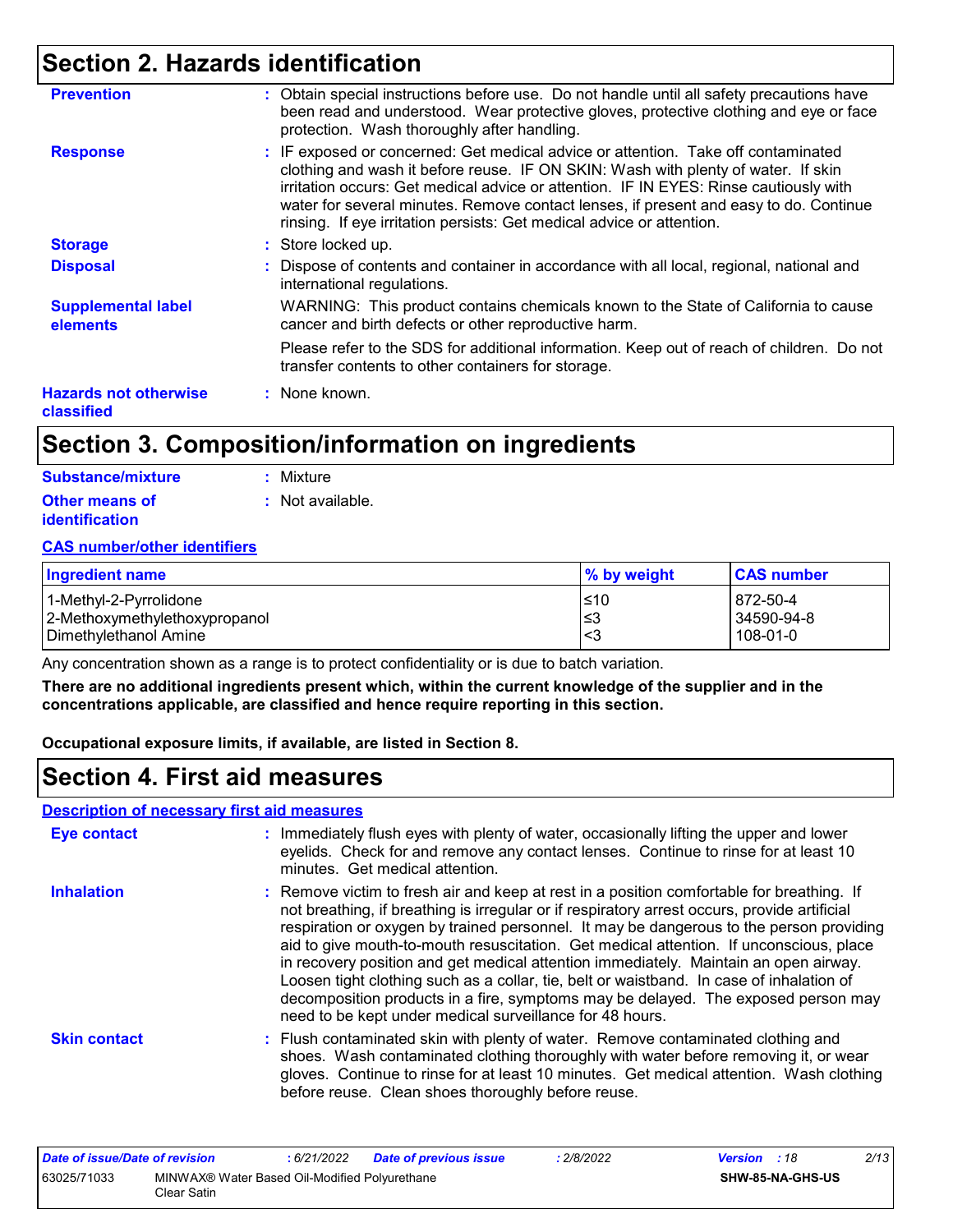### **Section 4. First aid measures**

| <b>Ingestion</b>                                   | : Wash out mouth with water. Remove dentures if any. If material has been swallowed<br>and the exposed person is conscious, give small quantities of water to drink. Stop if the<br>exposed person feels sick as vomiting may be dangerous. Do not induce vomiting<br>unless directed to do so by medical personnel. If vomiting occurs, the head should be<br>kept low so that vomit does not enter the lungs. Get medical attention. Never give<br>anything by mouth to an unconscious person. If unconscious, place in recovery position<br>and get medical attention immediately. Maintain an open airway. Loosen tight clothing<br>such as a collar, tie, belt or waistband. |
|----------------------------------------------------|-----------------------------------------------------------------------------------------------------------------------------------------------------------------------------------------------------------------------------------------------------------------------------------------------------------------------------------------------------------------------------------------------------------------------------------------------------------------------------------------------------------------------------------------------------------------------------------------------------------------------------------------------------------------------------------|
| Most important symptoms/effects, acute and delayed |                                                                                                                                                                                                                                                                                                                                                                                                                                                                                                                                                                                                                                                                                   |
| <b>Potential acute health effects</b>              |                                                                                                                                                                                                                                                                                                                                                                                                                                                                                                                                                                                                                                                                                   |
| <b>Eye contact</b>                                 | : Causes serious eye irritation.                                                                                                                                                                                                                                                                                                                                                                                                                                                                                                                                                                                                                                                  |
| <b>Inhalation</b>                                  | : No known significant effects or critical hazards.                                                                                                                                                                                                                                                                                                                                                                                                                                                                                                                                                                                                                               |
| <b>Skin contact</b>                                | : Causes skin irritation.                                                                                                                                                                                                                                                                                                                                                                                                                                                                                                                                                                                                                                                         |
| <b>Ingestion</b>                                   | : No known significant effects or critical hazards.                                                                                                                                                                                                                                                                                                                                                                                                                                                                                                                                                                                                                               |
| <b>Over-exposure signs/symptoms</b>                |                                                                                                                                                                                                                                                                                                                                                                                                                                                                                                                                                                                                                                                                                   |
| <b>Eye contact</b>                                 | : Adverse symptoms may include the following:<br>pain or irritation<br>watering<br>redness                                                                                                                                                                                                                                                                                                                                                                                                                                                                                                                                                                                        |
| <b>Inhalation</b>                                  | : Adverse symptoms may include the following:<br>reduced fetal weight<br>increase in fetal deaths<br>skeletal malformations                                                                                                                                                                                                                                                                                                                                                                                                                                                                                                                                                       |
| <b>Skin contact</b>                                | : Adverse symptoms may include the following:<br>irritation<br>redness<br>reduced fetal weight<br>increase in fetal deaths<br>skeletal malformations                                                                                                                                                                                                                                                                                                                                                                                                                                                                                                                              |
| <b>Ingestion</b>                                   | : Adverse symptoms may include the following:<br>reduced fetal weight<br>increase in fetal deaths<br>skeletal malformations                                                                                                                                                                                                                                                                                                                                                                                                                                                                                                                                                       |
|                                                    | <b>Indication of immediate medical attention and special treatment needed, if necessary</b>                                                                                                                                                                                                                                                                                                                                                                                                                                                                                                                                                                                       |
| <b>Notes to physician</b>                          | : In case of inhalation of decomposition products in a fire, symptoms may be delayed.<br>The exposed person may need to be kept under medical surveillance for 48 hours.                                                                                                                                                                                                                                                                                                                                                                                                                                                                                                          |
| <b>Specific treatments</b>                         | : No specific treatment.                                                                                                                                                                                                                                                                                                                                                                                                                                                                                                                                                                                                                                                          |
| <b>Protection of first-aiders</b>                  | : No action shall be taken involving any personal risk or without suitable training. If it is<br>suspected that fumes are still present, the rescuer should wear an appropriate mask or<br>self-contained breathing apparatus. It may be dangerous to the person providing aid to                                                                                                                                                                                                                                                                                                                                                                                                 |

**See toxicological information (Section 11)**

before removing it, or wear gloves.

give mouth-to-mouth resuscitation. Wash contaminated clothing thoroughly with water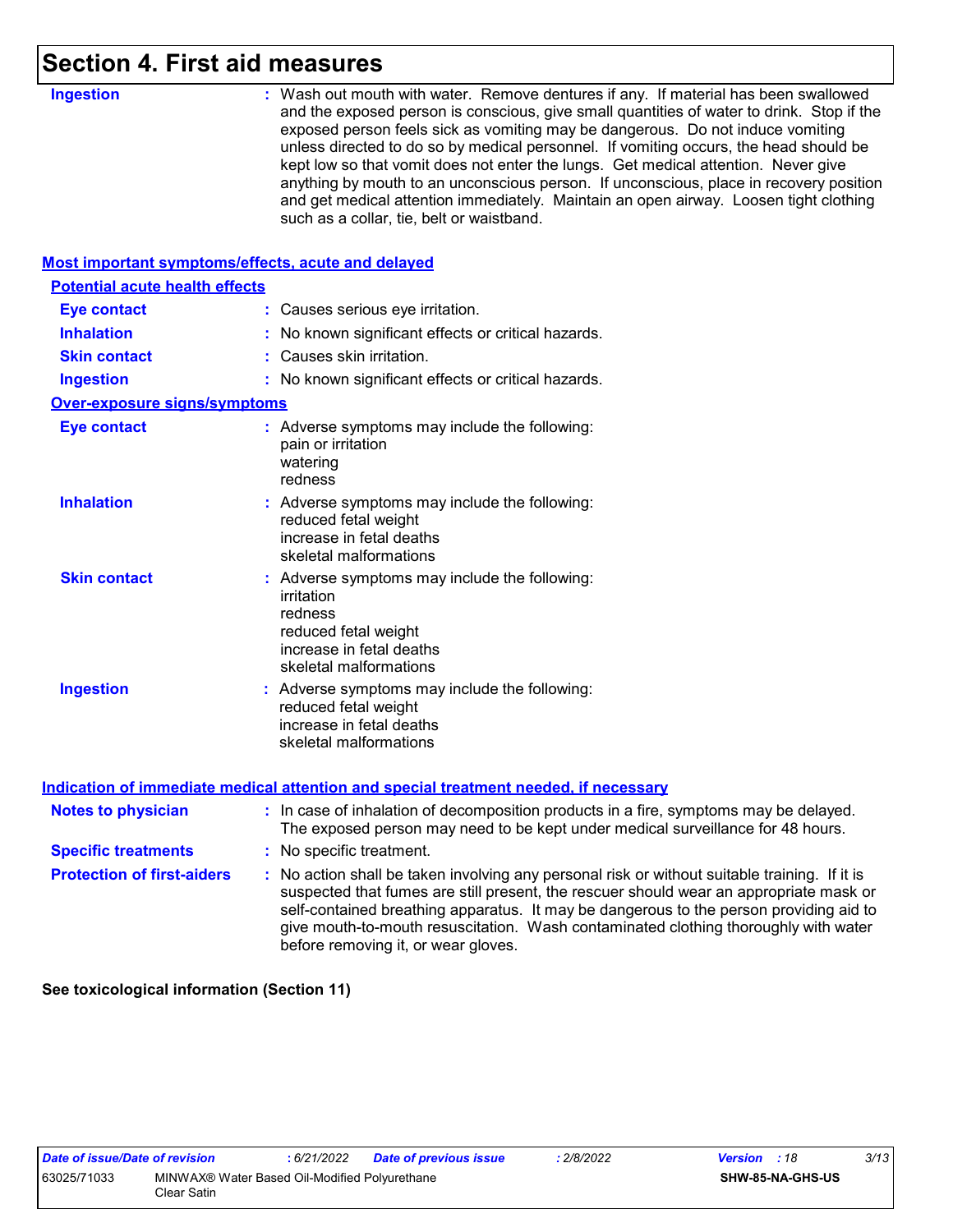## **Section 5. Fire-fighting measures**

| <b>Extinguishing media</b>                               |                                                                                                                                                                                                     |
|----------------------------------------------------------|-----------------------------------------------------------------------------------------------------------------------------------------------------------------------------------------------------|
| <b>Suitable extinguishing</b><br>media                   | : Use an extinguishing agent suitable for the surrounding fire.                                                                                                                                     |
| <b>Unsuitable extinguishing</b><br>media                 | : None known.                                                                                                                                                                                       |
| <b>Specific hazards arising</b><br>from the chemical     | : In a fire or if heated, a pressure increase will occur and the container may burst.                                                                                                               |
| <b>Hazardous thermal</b><br>decomposition products       | : Decomposition products may include the following materials:<br>carbon dioxide<br>carbon monoxide<br>nitrogen oxides                                                                               |
| <b>Special protective actions</b><br>for fire-fighters   | : Promptly isolate the scene by removing all persons from the vicinity of the incident if<br>there is a fire. No action shall be taken involving any personal risk or without suitable<br>training. |
| <b>Special protective</b><br>equipment for fire-fighters | Fire-fighters should wear appropriate protective equipment and self-contained breathing<br>apparatus (SCBA) with a full face-piece operated in positive pressure mode.                              |

## **Section 6. Accidental release measures**

|                                                       | <b>Personal precautions, protective equipment and emergency procedures</b>                                                                                                                                                                                                                                                                                                                                                                                                                                                                                                                                                                                                                                   |
|-------------------------------------------------------|--------------------------------------------------------------------------------------------------------------------------------------------------------------------------------------------------------------------------------------------------------------------------------------------------------------------------------------------------------------------------------------------------------------------------------------------------------------------------------------------------------------------------------------------------------------------------------------------------------------------------------------------------------------------------------------------------------------|
| For non-emergency<br>personnel                        | : No action shall be taken involving any personal risk or without suitable training.<br>Evacuate surrounding areas. Keep unnecessary and unprotected personnel from<br>entering. Do not touch or walk through spilled material. Avoid breathing vapor or mist.<br>Provide adequate ventilation. Wear appropriate respirator when ventilation is<br>inadequate. Put on appropriate personal protective equipment.                                                                                                                                                                                                                                                                                             |
| For emergency responders                              | : If specialized clothing is required to deal with the spillage, take note of any information in<br>Section 8 on suitable and unsuitable materials. See also the information in "For non-<br>emergency personnel".                                                                                                                                                                                                                                                                                                                                                                                                                                                                                           |
| <b>Environmental precautions</b>                      | : Avoid dispersal of spilled material and runoff and contact with soil, waterways, drains<br>and sewers. Inform the relevant authorities if the product has caused environmental<br>pollution (sewers, waterways, soil or air).                                                                                                                                                                                                                                                                                                                                                                                                                                                                              |
| Methods and materials for containment and cleaning up |                                                                                                                                                                                                                                                                                                                                                                                                                                                                                                                                                                                                                                                                                                              |
| <b>Small spill</b>                                    | : Stop leak if without risk. Move containers from spill area. Dilute with water and mop up<br>if water-soluble. Alternatively, or if water-insoluble, absorb with an inert dry material and<br>place in an appropriate waste disposal container. Dispose of via a licensed waste<br>disposal contractor.                                                                                                                                                                                                                                                                                                                                                                                                     |
| <b>Large spill</b>                                    | : Stop leak if without risk. Move containers from spill area. Approach release from<br>upwind. Prevent entry into sewers, water courses, basements or confined areas. Wash<br>spillages into an effluent treatment plant or proceed as follows. Contain and collect<br>spillage with non-combustible, absorbent material e.g. sand, earth, vermiculite or<br>diatomaceous earth and place in container for disposal according to local regulations<br>(see Section 13). Dispose of via a licensed waste disposal contractor. Contaminated<br>absorbent material may pose the same hazard as the spilled product. Note: see<br>Section 1 for emergency contact information and Section 13 for waste disposal. |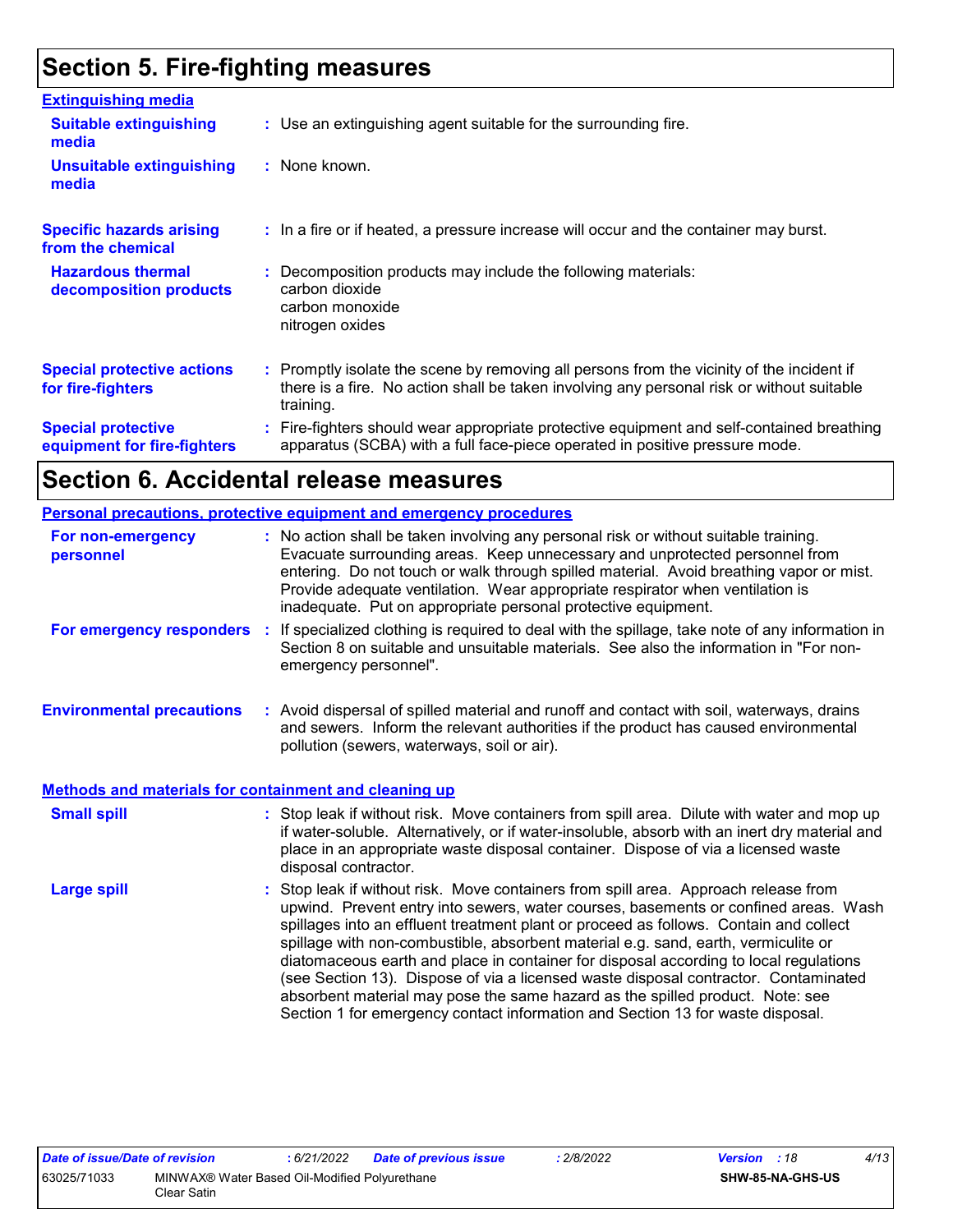## **Section 7. Handling and storage**

| <b>Precautions for safe handling</b>                                             |                                                                                                                                                                                                                                                                                                                                                                                                                                                                                                                                                                                                                                                                                                                 |
|----------------------------------------------------------------------------------|-----------------------------------------------------------------------------------------------------------------------------------------------------------------------------------------------------------------------------------------------------------------------------------------------------------------------------------------------------------------------------------------------------------------------------------------------------------------------------------------------------------------------------------------------------------------------------------------------------------------------------------------------------------------------------------------------------------------|
| <b>Protective measures</b>                                                       | : Put on appropriate personal protective equipment (see Section 8). Avoid exposure -<br>obtain special instructions before use. Avoid exposure during pregnancy. Do not<br>handle until all safety precautions have been read and understood. Do not get in eyes<br>or on skin or clothing. Do not ingest. Avoid breathing vapor or mist. If during normal<br>use the material presents a respiratory hazard, use only with adequate ventilation or<br>wear appropriate respirator. Keep in the original container or an approved alternative<br>made from a compatible material, kept tightly closed when not in use. Empty containers<br>retain product residue and can be hazardous. Do not reuse container. |
| <b>Advice on general</b><br>occupational hygiene                                 | : Eating, drinking and smoking should be prohibited in areas where this material is<br>handled, stored and processed. Workers should wash hands and face before eating,<br>drinking and smoking. Remove contaminated clothing and protective equipment before<br>entering eating areas. See also Section 8 for additional information on hygiene<br>measures.                                                                                                                                                                                                                                                                                                                                                   |
| <b>Conditions for safe storage,</b><br>including any<br><i>incompatibilities</i> | : Store in accordance with local regulations. Store in original container protected from<br>direct sunlight in a dry, cool and well-ventilated area, away from incompatible materials<br>(see Section 10) and food and drink. Store locked up. Keep container tightly closed<br>and sealed until ready for use. Containers that have been opened must be carefully<br>resealed and kept upright to prevent leakage. Do not store in unlabeled containers.<br>Use appropriate containment to avoid environmental contamination. See Section 10 for<br>incompatible materials before handling or use.                                                                                                             |

## **Section 8. Exposure controls/personal protection**

#### **Control parameters**

**Occupational exposure limits (OSHA United States)**

| <b>Ingredient name</b>        | CAS#       | <b>Exposure limits</b>                                                                                                                                                                                                                                                                                                                                                                                                                                                                                                                         |
|-------------------------------|------------|------------------------------------------------------------------------------------------------------------------------------------------------------------------------------------------------------------------------------------------------------------------------------------------------------------------------------------------------------------------------------------------------------------------------------------------------------------------------------------------------------------------------------------------------|
| 1-Methyl-2-Pyrrolidone        | 872-50-4   | OARS WEEL (United States, 1/2021).<br>Absorbed through skin.<br>TWA: 15 ppm 8 hours.<br>STEL: 120 mg/m <sup>3</sup> 15 minutes.<br>STEL: 30 ppm 15 minutes.<br>TWA: 60 mg/m <sup>3</sup> 8 hours.                                                                                                                                                                                                                                                                                                                                              |
| 2-Methoxymethylethoxypropanol | 34590-94-8 | ACGIH TLV (United States, 1/2021).<br>Absorbed through skin.<br>TWA: 100 ppm 8 hours.<br>TWA: 606 mg/m <sup>3</sup> 8 hours.<br>STEL: 150 ppm 15 minutes.<br>STEL: 909 mg/m <sup>3</sup> 15 minutes.<br>NIOSH REL (United States, 10/2020).<br>Absorbed through skin.<br>TWA: 100 ppm 10 hours.<br>TWA: 600 mg/m <sup>3</sup> 10 hours.<br>STEL: 150 ppm 15 minutes.<br>STEL: 900 mg/m <sup>3</sup> 15 minutes.<br>OSHA PEL (United States, 5/2018).<br>Absorbed through skin.<br>TWA: 100 ppm 8 hours.<br>TWA: 600 mg/m <sup>3</sup> 8 hours. |
| Dimethylethanol Amine         | 108-01-0   | None.                                                                                                                                                                                                                                                                                                                                                                                                                                                                                                                                          |

**Occupational exposure limits (Canada)**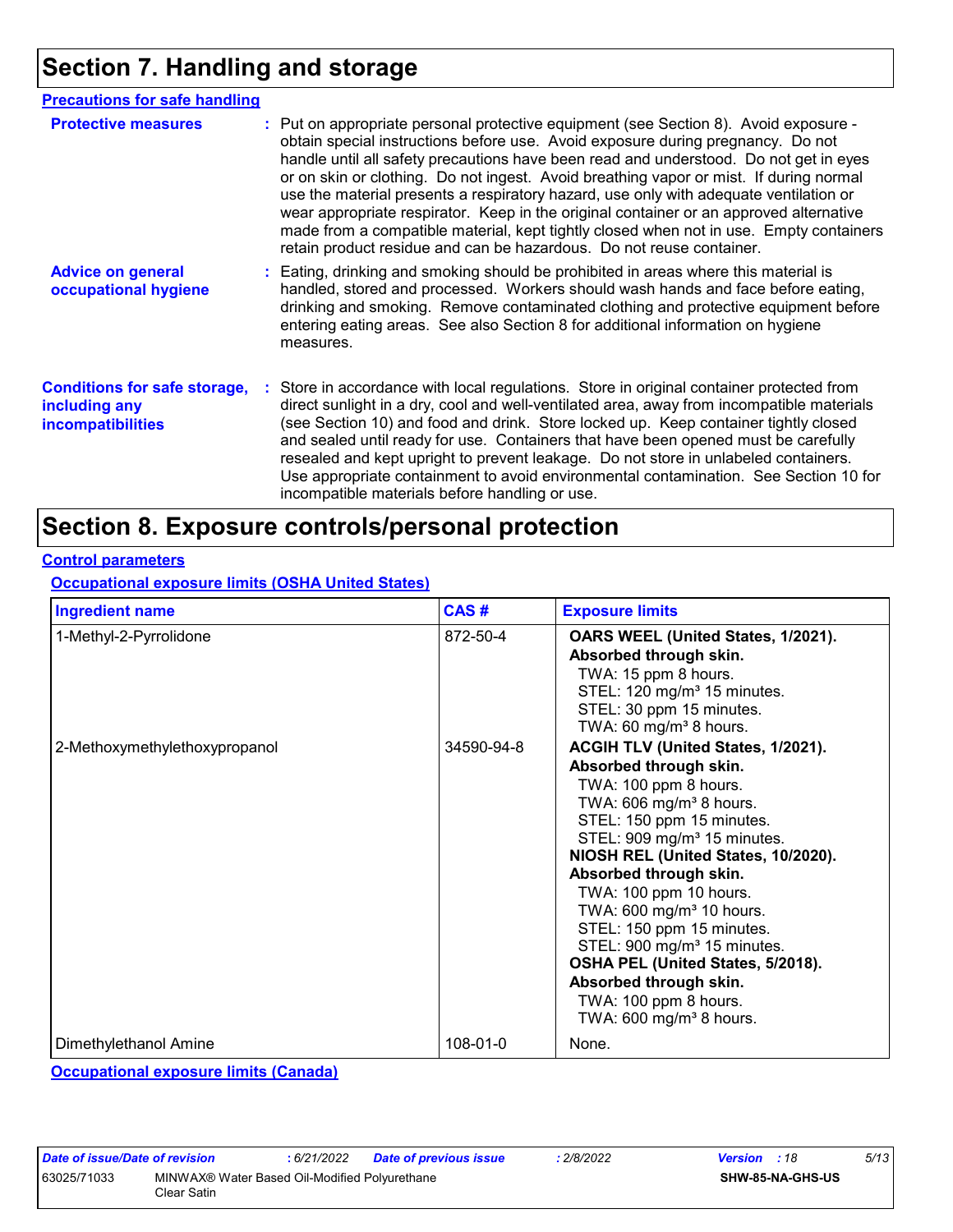## **Section 8. Exposure controls/personal protection**

| <b>Ingredient name</b>              | CAS#       | <b>Exposure limits</b>                                                                                                                                                                                                                                                                                                                                                                                                                                                                                                                                                                                                                                                                                                               |
|-------------------------------------|------------|--------------------------------------------------------------------------------------------------------------------------------------------------------------------------------------------------------------------------------------------------------------------------------------------------------------------------------------------------------------------------------------------------------------------------------------------------------------------------------------------------------------------------------------------------------------------------------------------------------------------------------------------------------------------------------------------------------------------------------------|
| N-Methyl pyrrolidone                | 872-50-4   | CA Ontario Provincial (Canada, 6/2019).                                                                                                                                                                                                                                                                                                                                                                                                                                                                                                                                                                                                                                                                                              |
| Dipropylene glycol monomethyl ether | 34590-94-8 | TWA: $400 \text{ mg/m}^3$ 8 hours.<br>CA Alberta Provincial (Canada, 6/2018).<br>Absorbed through skin.<br>8 hrs OEL: 100 ppm 8 hours.<br>15 min OEL: 909 mg/m <sup>3</sup> 15 minutes.<br>8 hrs OEL: 606 mg/m <sup>3</sup> 8 hours.<br>15 min OEL: 150 ppm 15 minutes.<br><b>CA British Columbia Provincial (Canada,</b><br>6/2021). Absorbed through skin.<br>TWA: 100 ppm 8 hours.<br>STEL: 150 ppm 15 minutes.<br>CA Quebec Provincial (Canada, 6/2021).<br>Absorbed through skin.<br>TWAEV: 100 ppm 8 hours.<br>TWAEV: 606 mg/m <sup>3</sup> 8 hours.<br>STEV: 150 ppm 15 minutes.<br>STEV: 909 mg/m <sup>3</sup> 15 minutes.<br>CA Ontario Provincial (Canada, 6/2019).<br>Absorbed through skin.<br>STEL: 150 ppm 15 minutes. |
|                                     |            | TWA: 100 ppm 8 hours.<br><b>CA Saskatchewan Provincial (Canada,</b><br>7/2013). Absorbed through skin.<br>STEL: 150 ppm 15 minutes.<br>TWA: 100 ppm 8 hours.                                                                                                                                                                                                                                                                                                                                                                                                                                                                                                                                                                         |
| Dimethylethanolamine                | 108-01-0   | CA Ontario Provincial (Canada, 6/2019).<br>STEL: 22 mg/m <sup>3</sup> 15 minutes.<br>TWA: 11 mg/m <sup>3</sup> 8 hours.<br>STEL: 6 ppm 15 minutes.<br>TWA: 3 ppm 8 hours.                                                                                                                                                                                                                                                                                                                                                                                                                                                                                                                                                            |

#### **Occupational exposure limits (Mexico)**

|                               | CAS#       | <b>Exposure limits</b>                                                                                              |
|-------------------------------|------------|---------------------------------------------------------------------------------------------------------------------|
| 2-Methoxymethylethoxypropanol | 34590-94-8 | NOM-010-STPS-2014 (Mexico, 4/2016).<br>Absorbed through skin.<br>TWA: 100 ppm 8 hours.<br>STEL: 150 ppm 15 minutes. |

| <b>Appropriate engineering</b><br>controls | : If user operations generate dust, fumes, gas, vapor or mist, use process enclosures,<br>local exhaust ventilation or other engineering controls to keep worker exposure to<br>airborne contaminants below any recommended or statutory limits.                                                                                                                                                  |
|--------------------------------------------|---------------------------------------------------------------------------------------------------------------------------------------------------------------------------------------------------------------------------------------------------------------------------------------------------------------------------------------------------------------------------------------------------|
| <b>Environmental exposure</b><br>controls  | : Emissions from ventilation or work process equipment should be checked to ensure<br>they comply with the requirements of environmental protection legislation. In some<br>cases, fume scrubbers, filters or engineering modifications to the process equipment<br>will be necessary to reduce emissions to acceptable levels.                                                                   |
| <b>Individual protection measures</b>      |                                                                                                                                                                                                                                                                                                                                                                                                   |
| <b>Hygiene measures</b>                    | : Wash hands, forearms and face thoroughly after handling chemical products, before<br>eating, smoking and using the lavatory and at the end of the working period.<br>Appropriate techniques should be used to remove potentially contaminated clothing.<br>Wash contaminated clothing before reusing. Ensure that eyewash stations and safety<br>showers are close to the workstation location. |

| Date of issue/Date of revision |                                                              | : 6/21/2022 | <b>Date of previous issue</b> | : 2/8/2022 | <b>Version</b> : 18 |                         | 6/13 |
|--------------------------------|--------------------------------------------------------------|-------------|-------------------------------|------------|---------------------|-------------------------|------|
| 63025/71033                    | MINWAX® Water Based Oil-Modified Polyurethane<br>Clear Satin |             |                               |            |                     | <b>SHW-85-NA-GHS-US</b> |      |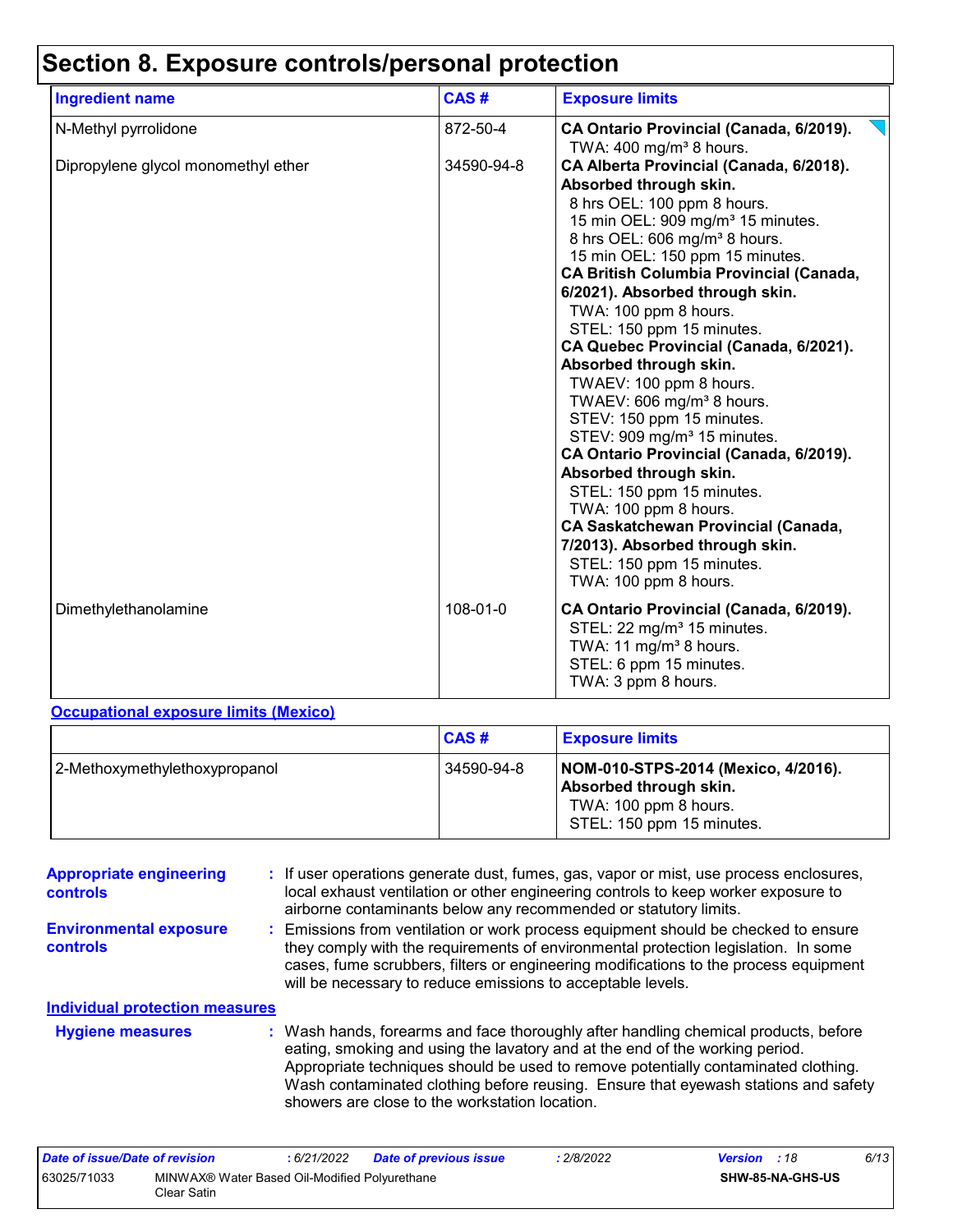## **Section 8. Exposure controls/personal protection**

| : Safety eyewear complying with an approved standard should be used when a risk<br>assessment indicates this is necessary to avoid exposure to liquid splashes, mists,<br>gases or dusts. If contact is possible, the following protection should be worn, unless<br>the assessment indicates a higher degree of protection: chemical splash goggles.                                                                                                                                                                                                                                                                  |
|------------------------------------------------------------------------------------------------------------------------------------------------------------------------------------------------------------------------------------------------------------------------------------------------------------------------------------------------------------------------------------------------------------------------------------------------------------------------------------------------------------------------------------------------------------------------------------------------------------------------|
|                                                                                                                                                                                                                                                                                                                                                                                                                                                                                                                                                                                                                        |
| : Chemical-resistant, impervious gloves complying with an approved standard should be<br>worn at all times when handling chemical products if a risk assessment indicates this is<br>necessary. Considering the parameters specified by the glove manufacturer, check<br>during use that the gloves are still retaining their protective properties. It should be<br>noted that the time to breakthrough for any glove material may be different for different<br>glove manufacturers. In the case of mixtures, consisting of several substances, the<br>protection time of the gloves cannot be accurately estimated. |
| : Personal protective equipment for the body should be selected based on the task being<br>performed and the risks involved and should be approved by a specialist before<br>handling this product.                                                                                                                                                                                                                                                                                                                                                                                                                    |
| : Appropriate footwear and any additional skin protection measures should be selected<br>based on the task being performed and the risks involved and should be approved by a<br>specialist before handling this product.                                                                                                                                                                                                                                                                                                                                                                                              |
| : Based on the hazard and potential for exposure, select a respirator that meets the<br>appropriate standard or certification. Respirators must be used according to a<br>respiratory protection program to ensure proper fitting, training, and other important<br>aspects of use.                                                                                                                                                                                                                                                                                                                                    |
|                                                                                                                                                                                                                                                                                                                                                                                                                                                                                                                                                                                                                        |

## **Section 9. Physical and chemical properties**

The conditions of measurement of all properties are at standard temperature and pressure unless otherwise indicated.

#### **Appearance**

| <b>Physical state</b>                                             | $:$ Liquid.                                                    |
|-------------------------------------------------------------------|----------------------------------------------------------------|
| <b>Color</b>                                                      | : Not available.                                               |
| Odor                                                              | : Not available.                                               |
| <b>Odor threshold</b>                                             | : Not available.                                               |
| pH                                                                | : 8                                                            |
| <b>Melting point/freezing point</b>                               | : Not available.                                               |
| <b>Boiling point, initial boiling</b><br>point, and boiling range | : $100^{\circ}$ C (212 $^{\circ}$ F)                           |
| <b>Flash point</b>                                                | : Closed cup: Not applicable.                                  |
| <b>Evaporation rate</b>                                           | $\therefore$ 0.8 (butyl acetate = 1)                           |
| <b>Flammability</b>                                               | : Not available.                                               |
| Lower and upper explosion<br>limit/flammability limit             | : Lower: 1.1%<br>Upper: 14%                                    |
| <b>Vapor pressure</b>                                             | : $2.3$ kPa (17.5 mm Hg)                                       |
| <b>Relative vapor density</b>                                     | : 1 [Air = 1]                                                  |
| <b>Relative density</b>                                           | : 1.05                                                         |
| <b>Solubility</b>                                                 | : Not available.                                               |
| <b>Partition coefficient: n-</b><br>octanol/water                 | : Not applicable.                                              |
| <b>Auto-ignition temperature</b>                                  | : Not available.                                               |
| <b>Decomposition temperature</b>                                  | : Not available.                                               |
| <b>Viscosity</b>                                                  | Kinematic (40°C (104°F)): >20.5 mm <sup>2</sup> /s (>20.5 cSt) |
| <b>Molecular weight</b>                                           | Not applicable.                                                |

| Date of issue/Date of revision |                                                              | : 6/21/2022 | <b>Date of previous issue</b> | : 2/8/2022 | <b>Version</b> : 18     | 7/13 |
|--------------------------------|--------------------------------------------------------------|-------------|-------------------------------|------------|-------------------------|------|
| 63025/71033                    | MINWAX® Water Based Oil-Modified Polyurethane<br>Clear Satin |             |                               |            | <b>SHW-85-NA-GHS-US</b> |      |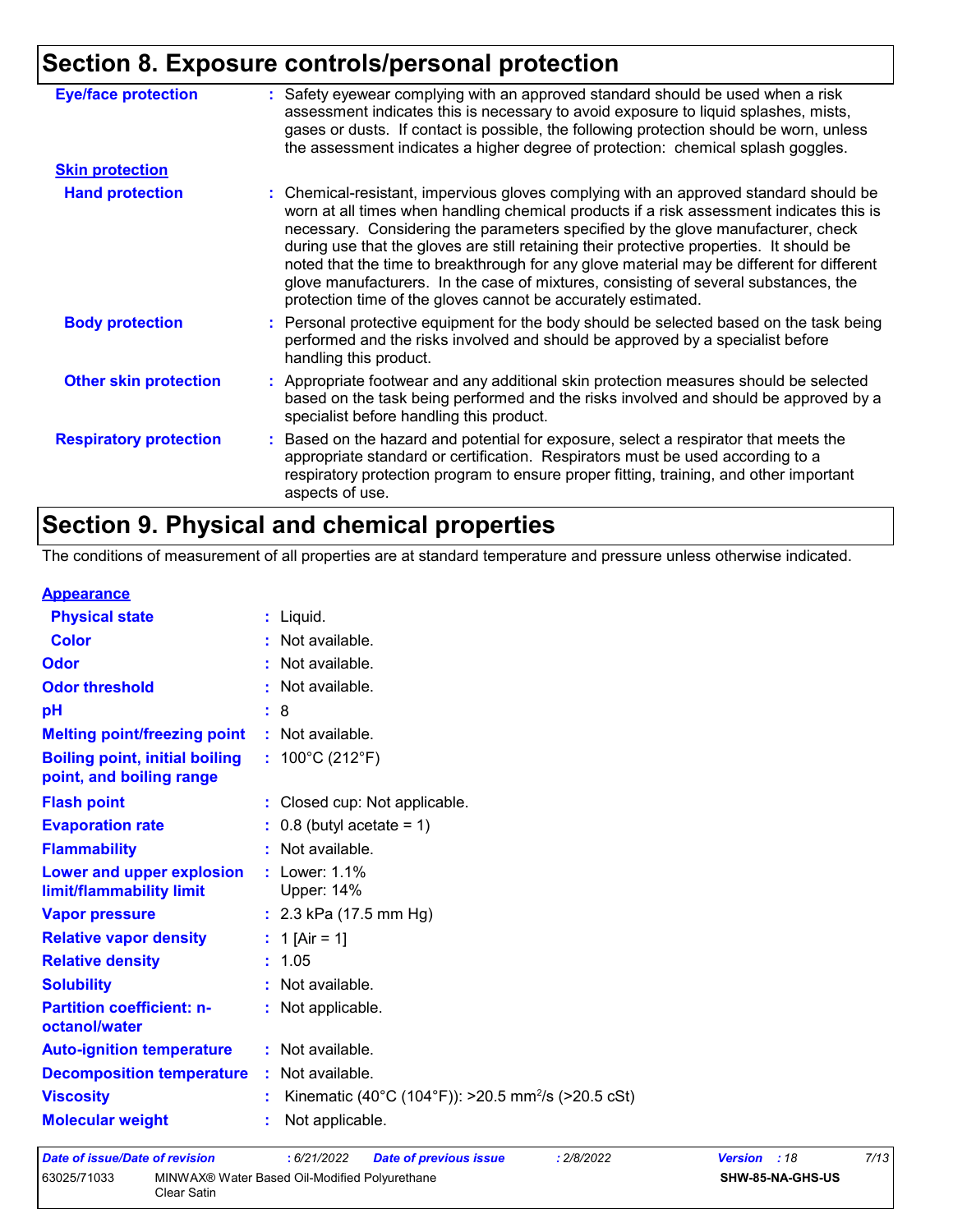## **Section 9. Physical and chemical properties**

#### **Aerosol product**

**Heat of combustion :** 2.967 kJ/g

## **Section 10. Stability and reactivity**

| <b>Reactivity</b>                                   | : No specific test data related to reactivity available for this product or its ingredients.              |
|-----------------------------------------------------|-----------------------------------------------------------------------------------------------------------|
| <b>Chemical stability</b>                           | : The product is stable.                                                                                  |
| <b>Possibility of hazardous</b><br><b>reactions</b> | : Under normal conditions of storage and use, hazardous reactions will not occur.                         |
| <b>Conditions to avoid</b>                          | $:$ No specific data.                                                                                     |
| <b>Incompatible materials</b>                       | : No specific data.                                                                                       |
| <b>Hazardous decomposition</b><br>products          | : Under normal conditions of storage and use, hazardous decomposition products should<br>not be produced. |

## **Section 11. Toxicological information**

#### **Information on toxicological effects**

#### **Acute toxicity**

| <b>Product/ingredient name</b> | <b>Result</b>                             | <b>Species</b> | <b>Dose</b>            | <b>Exposure</b> |
|--------------------------------|-------------------------------------------|----------------|------------------------|-----------------|
| 1-Methyl-2-Pyrrolidone         | ILD50 Dermal<br>ILD50 Oral                | Rabbit<br>Rat  | 8 g/kg<br>$3914$ mg/kg |                 |
| Dimethylethanol Amine          | <b>ILC50 Inhalation Gas.</b><br>LD50 Oral | Rat<br>Rat     | 1641 ppm<br>$2$ g/kg   | l4 hours        |

**Irritation/Corrosion**

| <b>Product/ingredient name</b> | <b>Result</b>            | <b>Species</b> | <b>Score</b> | <b>Exposure</b>     | <b>Observation</b>       |
|--------------------------------|--------------------------|----------------|--------------|---------------------|--------------------------|
| 1-Methyl-2-Pyrrolidone         | Eyes - Moderate irritant | Rabbit         |              | $100$ mg            |                          |
| 2-Methoxymethylethoxypropanol  | Eyes - Mild irritant     | Human          |              | 8 mg                |                          |
|                                | Eyes - Mild irritant     | Rabbit         |              | <b>24 hours 500</b> |                          |
|                                |                          |                |              | mg                  |                          |
|                                | Skin - Mild irritant     | Rabbit         |              | 500 mg              |                          |
| Dimethylethanol Amine          | Eyes - Severe irritant   | Rabbit         |              | 5 uL                |                          |
|                                | Skin - Mild irritant     | Rabbit         |              | 445 mg              | $\overline{\phantom{0}}$ |

#### **Sensitization**

Not available.

#### **Mutagenicity**

Not available.

#### **Carcinogenicity**

Not available.

#### **Reproductive toxicity**

Not available.

#### **Teratogenicity**

Not available.

#### **Specific target organ toxicity (single exposure)**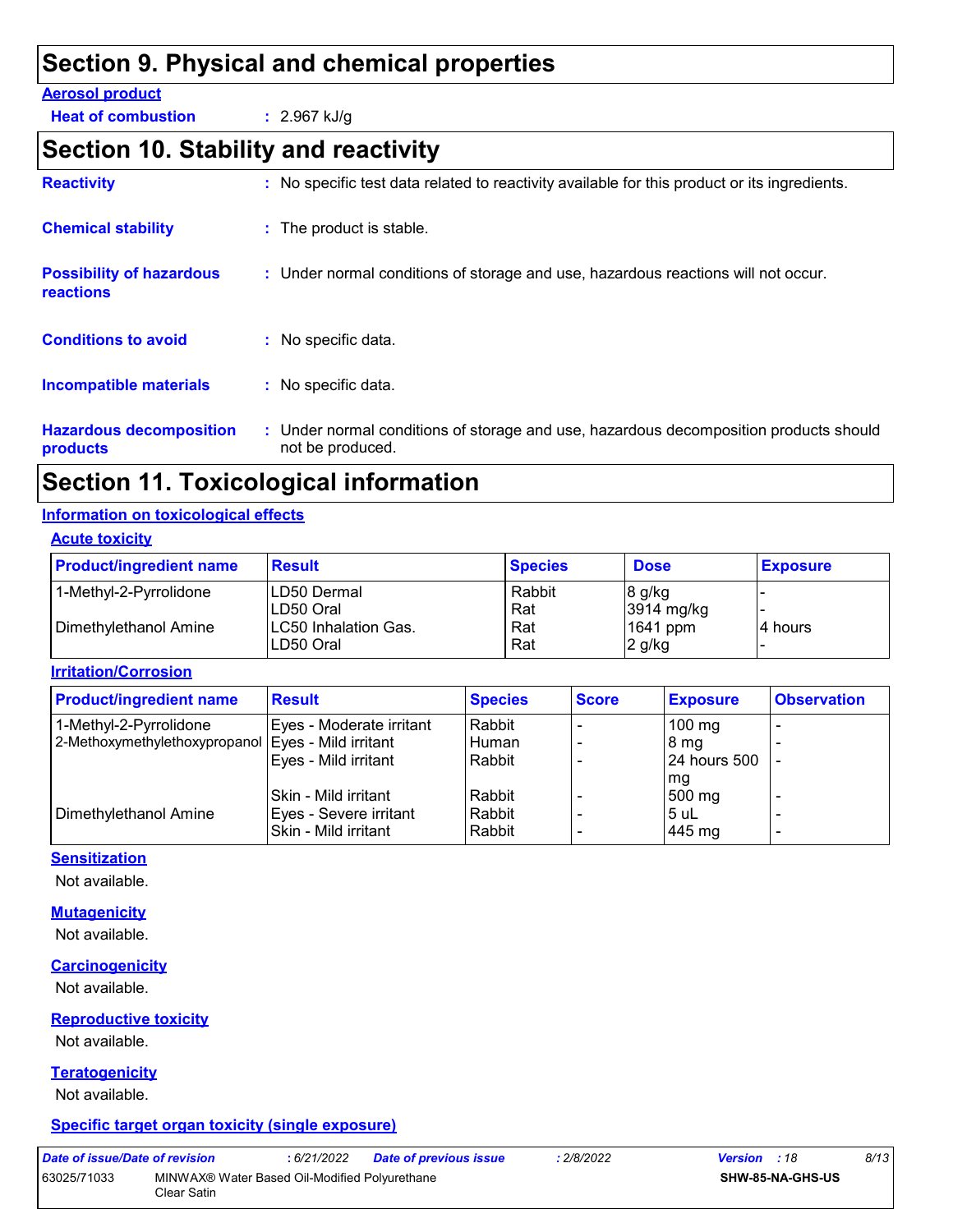## **Section 11. Toxicological information**

| <b>Name</b>            | <b>Category</b> | <b>Route of</b><br>exposure | <b>Target organs</b>                     |
|------------------------|-----------------|-----------------------------|------------------------------------------|
| 1-Methyl-2-Pyrrolidone | Category 3      |                             | Respiratory tract<br><b>l</b> irritation |
| Dimethylethanol Amine  | Category 3      |                             | Respiratory tract<br>irritation          |

#### **Specific target organ toxicity (repeated exposure)**

Not available.

#### **Aspiration hazard**

Not available.

| <b>Information on the likely</b> : Not available.<br>routes of exposure |                                                     |
|-------------------------------------------------------------------------|-----------------------------------------------------|
| <b>Potential acute health effects</b>                                   |                                                     |
| Eye contact                                                             | : Causes serious eye irritation.                    |
| <b>Inhalation</b>                                                       | : No known significant effects or critical hazards. |
| <b>Skin contact</b>                                                     | : Causes skin irritation.                           |
| <b>Ingestion</b>                                                        | : No known significant effects or critical hazards. |

|                     | <b>Symptoms related to the physical, chemical and toxicological characteristics</b>                                                                  |
|---------------------|------------------------------------------------------------------------------------------------------------------------------------------------------|
| <b>Eye contact</b>  | $:$ Adverse symptoms may include the following:<br>pain or irritation<br>watering<br>redness                                                         |
| <b>Inhalation</b>   | : Adverse symptoms may include the following:<br>reduced fetal weight<br>increase in fetal deaths<br>skeletal malformations                          |
| <b>Skin contact</b> | : Adverse symptoms may include the following:<br>irritation<br>redness<br>reduced fetal weight<br>increase in fetal deaths<br>skeletal malformations |
| <b>Ingestion</b>    | : Adverse symptoms may include the following:<br>reduced fetal weight<br>increase in fetal deaths<br>skeletal malformations                          |

#### **Delayed and immediate effects and also chronic effects from short and long term exposure**

| <b>Short term exposure</b>                        |                    |
|---------------------------------------------------|--------------------|
| <b>Potential immediate</b><br>effects             | $:$ Not available. |
| <b>Potential delayed effects</b>                  | : Not available.   |
| Long term exposure                                |                    |
| <b>Potential immediate</b><br>effects             | : Not available.   |
| <b>Potential delayed effects : Not available.</b> |                    |
| <b>Potential chronic health effects</b>           |                    |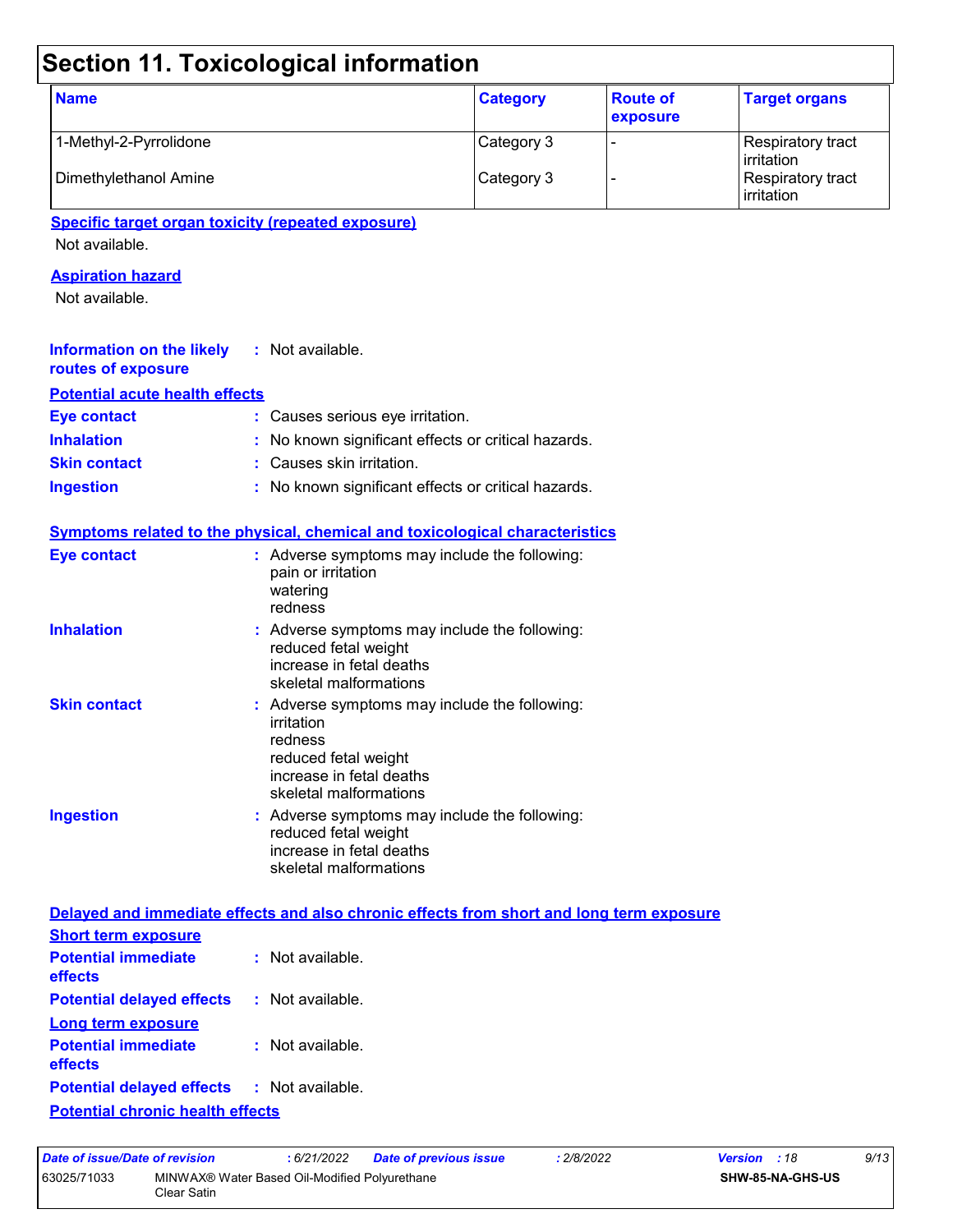### **Section 11. Toxicological information**

| Not available. |  |
|----------------|--|
|----------------|--|

| <b>General</b>               | : No known significant effects or critical hazards. |
|------------------------------|-----------------------------------------------------|
| <b>Carcinogenicity</b>       | : No known significant effects or critical hazards. |
| <b>Mutagenicity</b>          | : No known significant effects or critical hazards. |
| <b>Teratogenicity</b>        | : May damage the unborn child.                      |
| <b>Developmental effects</b> | : No known significant effects or critical hazards. |
| <b>Fertility effects</b>     | : No known significant effects or critical hazards. |

#### **Numerical measures of toxicity Acute toxicity estimates**

| <b>Route</b>       | <b>ATE value</b> |
|--------------------|------------------|
| Oral               | 48024.42 mg/kg   |
| Dermal             | 81300.81 mg/kg   |
| Inhalation (gases) | 121286.03 ppm    |

## **Section 12. Ecological information**

| <b>Toxicity</b>                |                                                                   |                                                       |                        |  |  |
|--------------------------------|-------------------------------------------------------------------|-------------------------------------------------------|------------------------|--|--|
| <b>Product/ingredient name</b> | <b>Result</b>                                                     | <b>Species</b>                                        | <b>Exposure</b>        |  |  |
| 1-Methyl-2-Pyrrolidone         | Acute LC50 1.23 ppm Fresh water<br>Acute LC50 832 ppm Fresh water | Daphnia - Daphnia magna<br>Fish - Lepomis macrochirus | 48 hours<br>l 96 hours |  |  |

#### **Persistence and degradability**

Not available.

#### **Bioaccumulative potential**

Not available.

#### **Mobility in soil**

**Soil/water partition coefficient (K**<sub>oc</sub>)

**:** Not available.

**Other adverse effects** : No known significant effects or critical hazards.

## **Section 13. Disposal considerations**

The generation of waste should be avoided or minimized wherever possible. Disposal of this product, solutions and any by-products should at all times comply with the requirements of environmental protection and waste disposal legislation and any regional local authority requirements. Dispose of surplus and non-recyclable products via a licensed waste disposal contractor. Waste should not be disposed of untreated to the sewer unless fully compliant with the requirements of all authorities with jurisdiction. Waste packaging should be recycled. Incineration or landfill should only be considered when recycling is not feasible. This material and its container must be disposed of in a safe way. Care should be taken when handling emptied containers that have not been cleaned or rinsed out. Empty containers or liners may retain some product residues. Avoid dispersal of spilled material and runoff and contact with soil, waterways, drains and sewers. **Disposal methods :**

| Date of issue/Date of revision |                                                               | : 6/21/2022 | <b>Date of previous issue</b> | 2/8/2022 | <b>Version</b> : 18 |                         | 10/13 |
|--------------------------------|---------------------------------------------------------------|-------------|-------------------------------|----------|---------------------|-------------------------|-------|
| 63025/71033                    | MINWAX® Water Based Oil-Modified Polyurethane<br>Clear Satin_ |             |                               |          |                     | <b>SHW-85-NA-GHS-US</b> |       |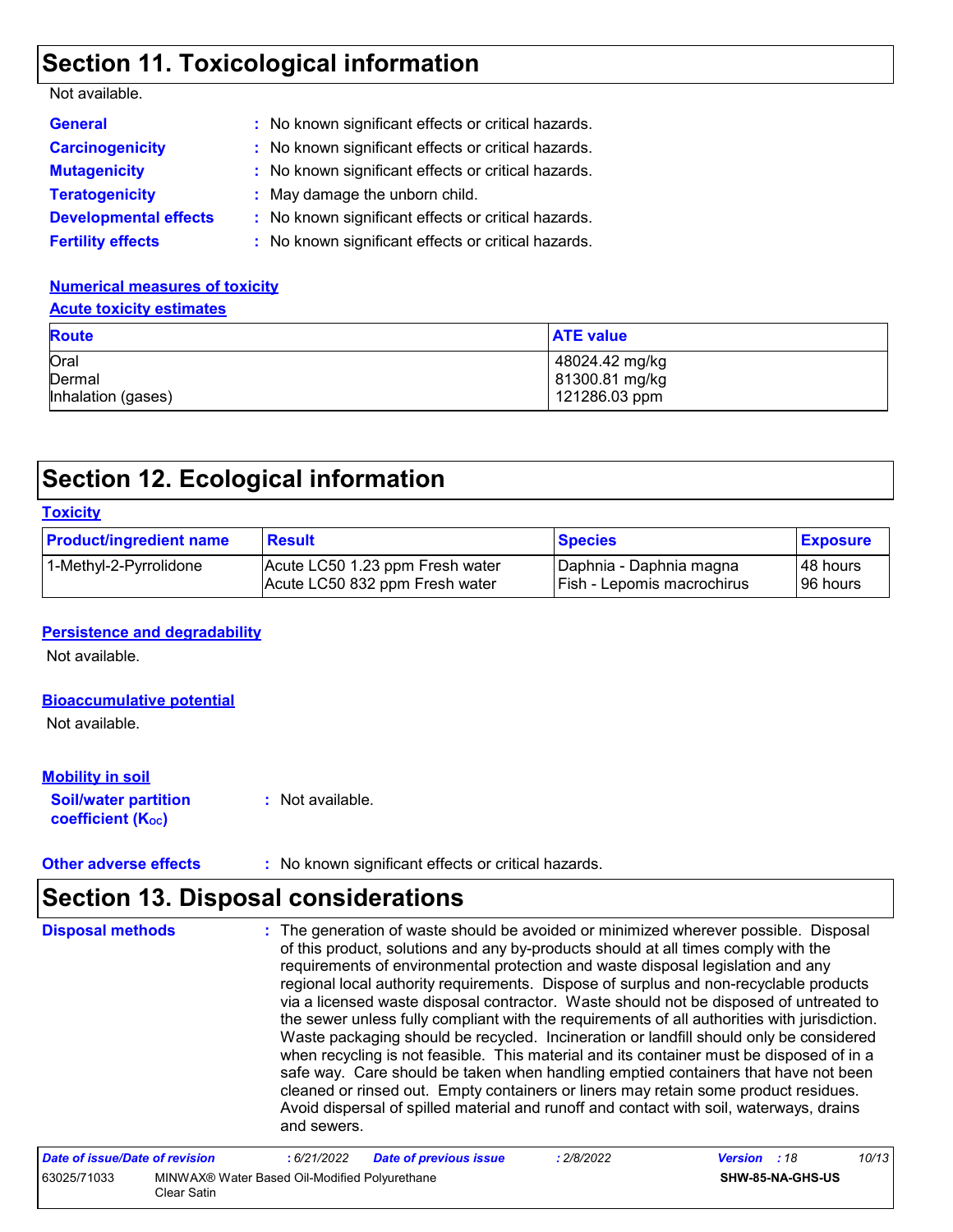### **Section 14. Transport information**

|                                                                             | <b>DOT</b><br><b>Classification</b> | <b>TDG</b><br><b>Classification</b>                                                                                                                                                                                                                                                                                                                                                                                                                                                                                                                                                                                                                                                 | <b>Mexico</b><br><b>Classification</b> | <b>IATA</b>    | <b>IMDG</b>    |
|-----------------------------------------------------------------------------|-------------------------------------|-------------------------------------------------------------------------------------------------------------------------------------------------------------------------------------------------------------------------------------------------------------------------------------------------------------------------------------------------------------------------------------------------------------------------------------------------------------------------------------------------------------------------------------------------------------------------------------------------------------------------------------------------------------------------------------|----------------------------------------|----------------|----------------|
| <b>UN number</b>                                                            | Not regulated.                      | Not regulated.                                                                                                                                                                                                                                                                                                                                                                                                                                                                                                                                                                                                                                                                      | Not regulated.                         | Not regulated. | Not regulated. |
| <b>UN proper</b><br>shipping name                                           |                                     |                                                                                                                                                                                                                                                                                                                                                                                                                                                                                                                                                                                                                                                                                     |                                        |                |                |
| <b>Transport</b><br>hazard class(es)                                        |                                     |                                                                                                                                                                                                                                                                                                                                                                                                                                                                                                                                                                                                                                                                                     |                                        |                |                |
| <b>Packing group</b>                                                        |                                     |                                                                                                                                                                                                                                                                                                                                                                                                                                                                                                                                                                                                                                                                                     |                                        |                |                |
| <b>Environmental</b><br>hazards                                             | No.                                 | No.                                                                                                                                                                                                                                                                                                                                                                                                                                                                                                                                                                                                                                                                                 | No.                                    | No.            | No.            |
| <b>Additional</b><br><b>information</b>                                     |                                     |                                                                                                                                                                                                                                                                                                                                                                                                                                                                                                                                                                                                                                                                                     |                                        |                |                |
| <b>Special precautions for user :</b><br><b>Transport in bulk according</b> | Not available.                      | Multi-modal shipping descriptions are provided for informational purposes and do not<br>consider container sizes. The presence of a shipping description for a particular<br>mode of transport (sea, air, etc.), does not indicate that the product is packaged<br>suitably for that mode of transport. All packaging must be reviewed for suitability<br>prior to shipment, and compliance with the applicable regulations is the sole<br>responsibility of the person offering the product for transport. People loading and<br>unloading dangerous goods must be trained on all of the risks deriving from the<br>substances and on all actions in case of emergency situations. |                                        |                |                |

## **Section 15. Regulatory information**

**TSCA 5(a)2 proposed significant new use rules**: 1-Methyl-2-Pyrrolidone; Nonylphenoxypoly(ethoxy)ethanol; Nonylphenoxypoly(ethoxy)ethanol; 5-Chloro-2-methylisothiazolinone; 2-Methyl-4-isothiazolin-3-one

#### **SARA 313**

SARA 313 (40 CFR 372.45) supplier notification can be found on the Environmental Data Sheet.

#### **California Prop. 65**

WARNING: This product contains chemicals known to the State of California to cause cancer and birth defects or other reproductive harm.

**International regulations**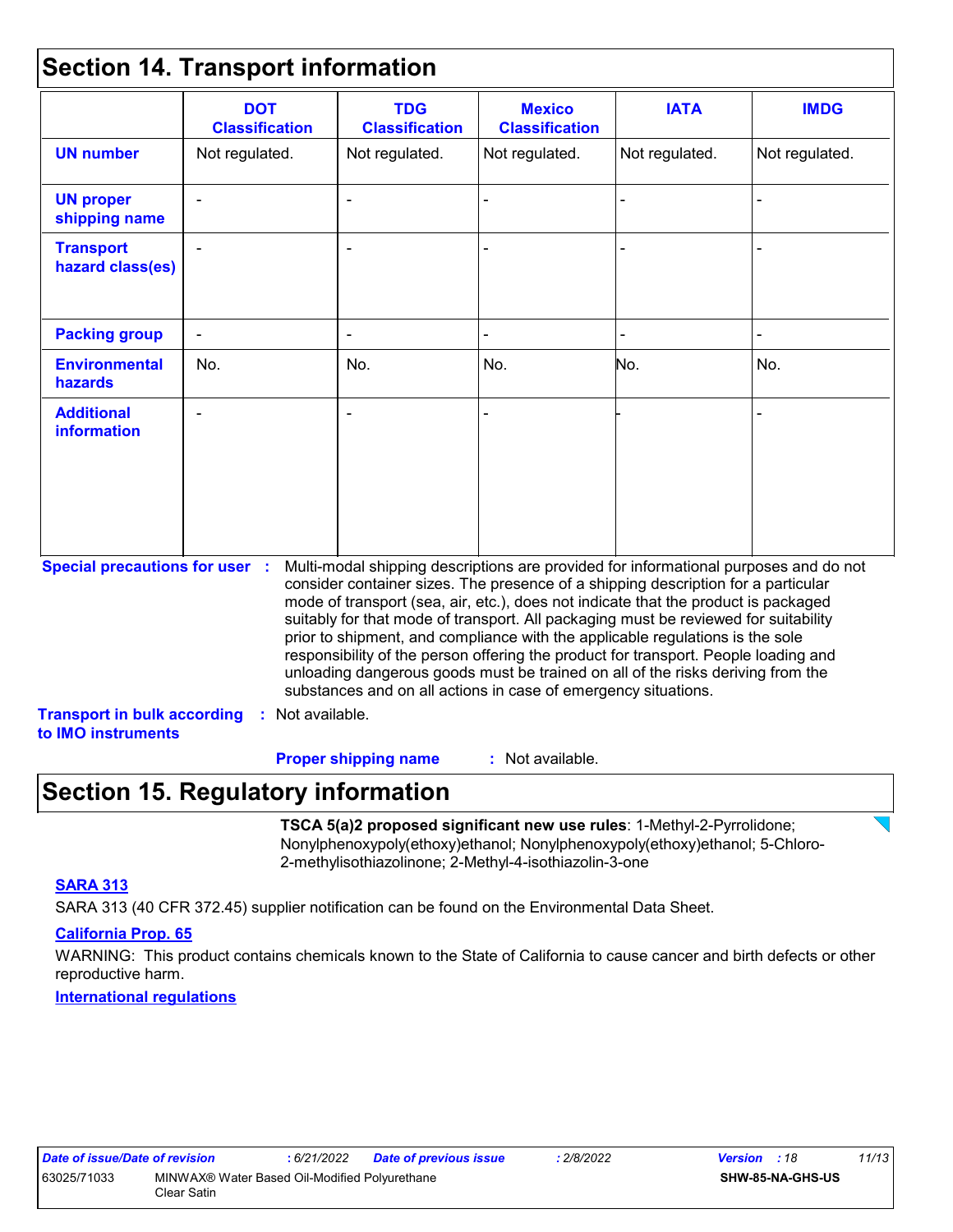## **Section 15. Regulatory information**

| <b>International lists</b> | : Australia inventory (AIIC): Not determined.                |
|----------------------------|--------------------------------------------------------------|
|                            | China inventory (IECSC): Not determined.                     |
|                            | Japan inventory (CSCL): Not determined.                      |
|                            | Japan inventory (ISHL): Not determined.                      |
|                            | Korea inventory (KECI): Not determined.                      |
|                            | New Zealand Inventory of Chemicals (NZIoC): Not determined.  |
|                            | Philippines inventory (PICCS): Not determined.               |
|                            | Taiwan Chemical Substances Inventory (TCSI): Not determined. |
|                            | Thailand inventory: Not determined.                          |
|                            | Turkey inventory: Not determined.                            |
|                            | Vietnam inventory: Not determined.                           |

### **Section 16. Other information**

**Hazardous Material Information System (U.S.A.)**



**The customer is responsible for determining the PPE code for this material. For more information on HMIS® Personal Protective Equipment (PPE) codes, consult the HMIS® Implementation Manual.**

**Caution: HMIS® ratings are based on a 0-4 rating scale, with 0 representing minimal hazards or risks, and 4 representing significant hazards or risks. Although HMIS® ratings and the associated label are not required on SDSs or products leaving a facility under 29 CFR 1910.1200, the preparer may choose to provide them. HMIS® ratings are to be used with a fully implemented HMIS® program. HMIS® is a registered trademark and service mark of the American Coatings Association, Inc.**

**Procedure used to derive the classification**

|                                                                                      | <b>Classification</b>                                                                                                                                                                                                                                                                                                                                                                                                                                                                                                                                                                                                        | <b>Justification</b>                                           |
|--------------------------------------------------------------------------------------|------------------------------------------------------------------------------------------------------------------------------------------------------------------------------------------------------------------------------------------------------------------------------------------------------------------------------------------------------------------------------------------------------------------------------------------------------------------------------------------------------------------------------------------------------------------------------------------------------------------------------|----------------------------------------------------------------|
| SKIN CORROSION/IRRITATION - Category 2<br><b>TOXIC TO REPRODUCTION - Category 1B</b> | SERIOUS EYE DAMAGE/ EYE IRRITATION - Category 2A                                                                                                                                                                                                                                                                                                                                                                                                                                                                                                                                                                             | Calculation method<br>Calculation method<br>Calculation method |
| <b>History</b>                                                                       |                                                                                                                                                                                                                                                                                                                                                                                                                                                                                                                                                                                                                              |                                                                |
| <b>Date of printing</b>                                                              | : 6/21/2022                                                                                                                                                                                                                                                                                                                                                                                                                                                                                                                                                                                                                  |                                                                |
| Date of issue/Date of<br>revision                                                    | : 6/21/2022                                                                                                                                                                                                                                                                                                                                                                                                                                                                                                                                                                                                                  |                                                                |
| Date of previous issue                                                               | : 2/8/2022                                                                                                                                                                                                                                                                                                                                                                                                                                                                                                                                                                                                                   |                                                                |
| <b>Version</b>                                                                       | : 18                                                                                                                                                                                                                                                                                                                                                                                                                                                                                                                                                                                                                         |                                                                |
| <b>Key to abbreviations</b>                                                          | $\therefore$ ATE = Acute Toxicity Estimate<br><b>BCF</b> = Bioconcentration Factor<br>GHS = Globally Harmonized System of Classification and Labelling of Chemicals<br>IATA = International Air Transport Association<br>IBC = Intermediate Bulk Container<br><b>IMDG = International Maritime Dangerous Goods</b><br>LogPow = logarithm of the octanol/water partition coefficient<br>MARPOL = International Convention for the Prevention of Pollution From Ships, 1973<br>as modified by the Protocol of 1978. ("Marpol" = marine pollution)<br>$N/A = Not available$<br>SGG = Segregation Group<br>$UN = United Nations$ |                                                                |

**Indicates information that has changed from previously issued version.**

#### **Notice to reader**

| Date of issue/Date of revision                                              |  | 6/21/2022 | <b>Date of previous issue</b> | : 2/8/2022              | <b>Version</b> : 18 |  | 12/13 |
|-----------------------------------------------------------------------------|--|-----------|-------------------------------|-------------------------|---------------------|--|-------|
| 63025/71033<br>MINWAX® Water Based Oil-Modified Polyurethane<br>Clear Satin |  |           |                               | <b>SHW-85-NA-GHS-US</b> |                     |  |       |